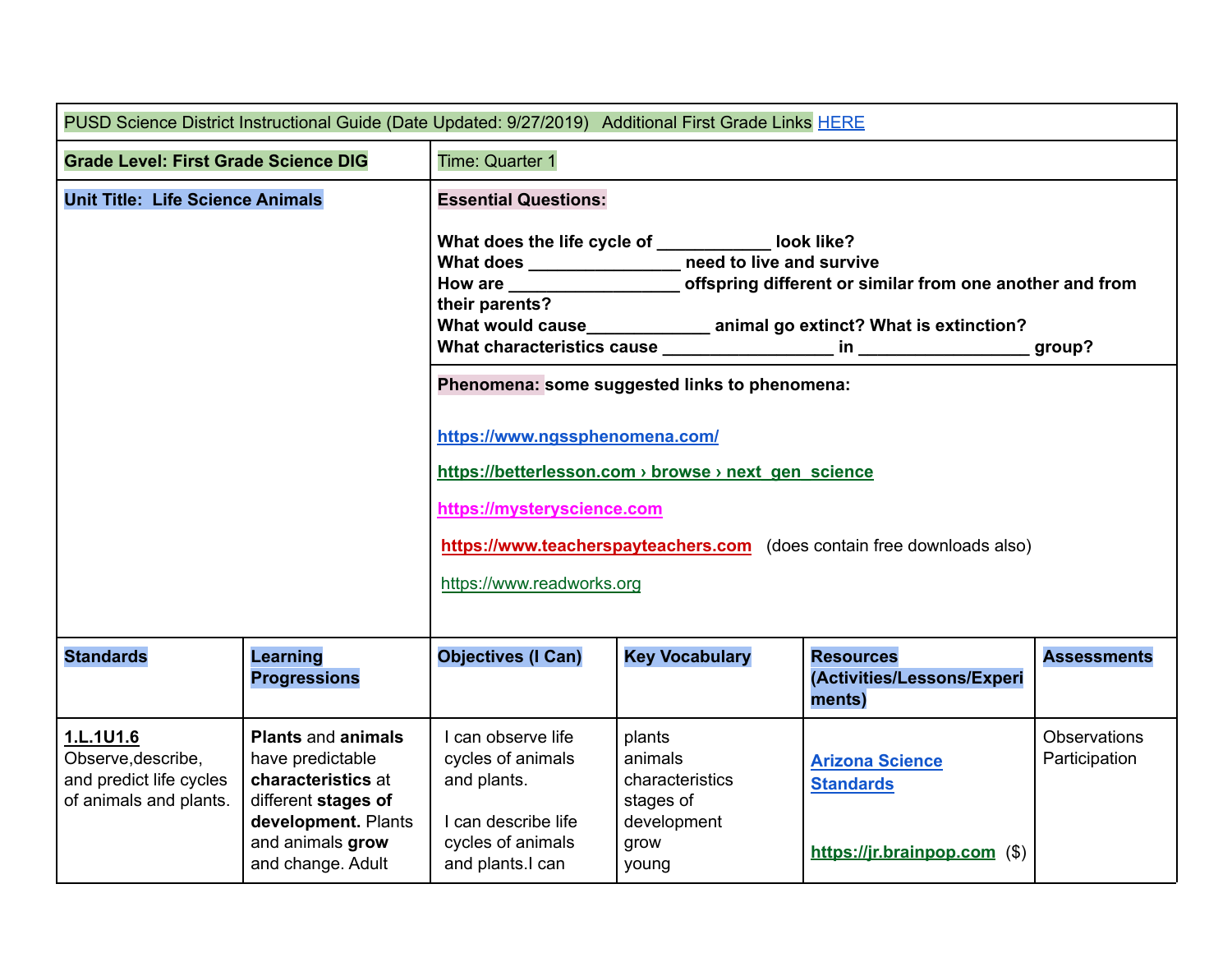| 1.L2U2.7 Develop<br>and use models about<br>how living things use<br>resources to grow and<br>survive; design and<br>evaluate habitats for<br>organisms using earth<br>materials.                                                         | plants and animals<br>can have young.<br>Animals depend on<br>their surroundings to<br>get what they need,<br>including food, water,<br>shelter, and a<br>favorable<br>temperature. Animals<br>depend on plants or<br>other animals for food.                                                                                                  | predict life cycles of<br>animals and plants.<br>I can obtain<br>information to<br>support an<br>evidence-based<br>explanation that<br>plants and animals<br>produce offspring of<br>the same kind.                                                                                                       | living<br>offspring<br>Identical<br>parents<br>generation<br>characteristics<br>animals<br>food<br>water<br>shelter<br>favorable<br>temperature                         | https://www.ngssphenom<br>ena.com/<br>https://betterlesson.com ><br>browse ><br>next gen science                                                                                     |
|-------------------------------------------------------------------------------------------------------------------------------------------------------------------------------------------------------------------------------------------|------------------------------------------------------------------------------------------------------------------------------------------------------------------------------------------------------------------------------------------------------------------------------------------------------------------------------------------------|-----------------------------------------------------------------------------------------------------------------------------------------------------------------------------------------------------------------------------------------------------------------------------------------------------------|-------------------------------------------------------------------------------------------------------------------------------------------------------------------------|--------------------------------------------------------------------------------------------------------------------------------------------------------------------------------------|
| 1.L2U1.8 Construct<br>an explanation<br>describing how<br>organisms obtain<br>resources from the<br>environment including<br>materials that are<br>used again by other<br>organisms.<br>1.L3U1.9 Obtain,                                  | They use their<br>senses to find food<br>and water, and they<br>use their body parts<br>to gather, catch, eat,<br>and chew the food.<br>Plants depend on air,<br>water, minerals (in<br>the soil), and light to<br>grow.<br>Animals can move<br>around, but plants<br>cannot and they often<br>depend on animals for<br>pollination or to move | I can evaluate<br>information to support<br>an evidence-based<br>explanation that<br>plants and animals<br>produce offspring of<br>the same kind.<br>I can communicate<br>information to support<br>an evidence-based<br>explanation that<br>plants and animals<br>produce offspring of<br>the same kind. | plants<br>senses<br>body parts<br>air<br>minerals<br>light<br>seeds<br>sketches<br>drawings<br>physical models<br>compare<br>test<br>discuss<br>strengths<br>weaknesses | https://mysteryscience.co<br>$\underline{\mathbf{m}}$<br>https://www.teacherspayt<br>eachers.com (does<br>contain free downloads<br>also)<br>https://www.readworks.or                |
| evaluate, and<br>communicate<br>information to support<br>an evidence-based<br>explanation that<br>plants and animals<br>produce offspring of<br>the same kind, but<br>offspring are generally<br>not identical to each<br>other or their | their seeds around.<br>Living things produce<br>offspring of the same<br>kind, but offspring are<br>not identical with<br>each other or with<br>their parents. Plants<br>and animals, including<br>humans, resemble<br>their parents in many                                                                                                   | I can create a model<br>to describe how<br>animals and plants<br>are classified into<br>groups with their<br>similarities.<br>I can ask questions<br>how factors can cause<br>species to go extinct.                                                                                                      |                                                                                                                                                                         | g<br>https://thewonderofscienc<br>e.com/phenomenal<br><b>Printable and editable</b><br>lessons:<br>https://tbamoodle.tbaisd.o<br>rg/course/view.php?id=16<br>$\mathbf{\overline{1}}$ |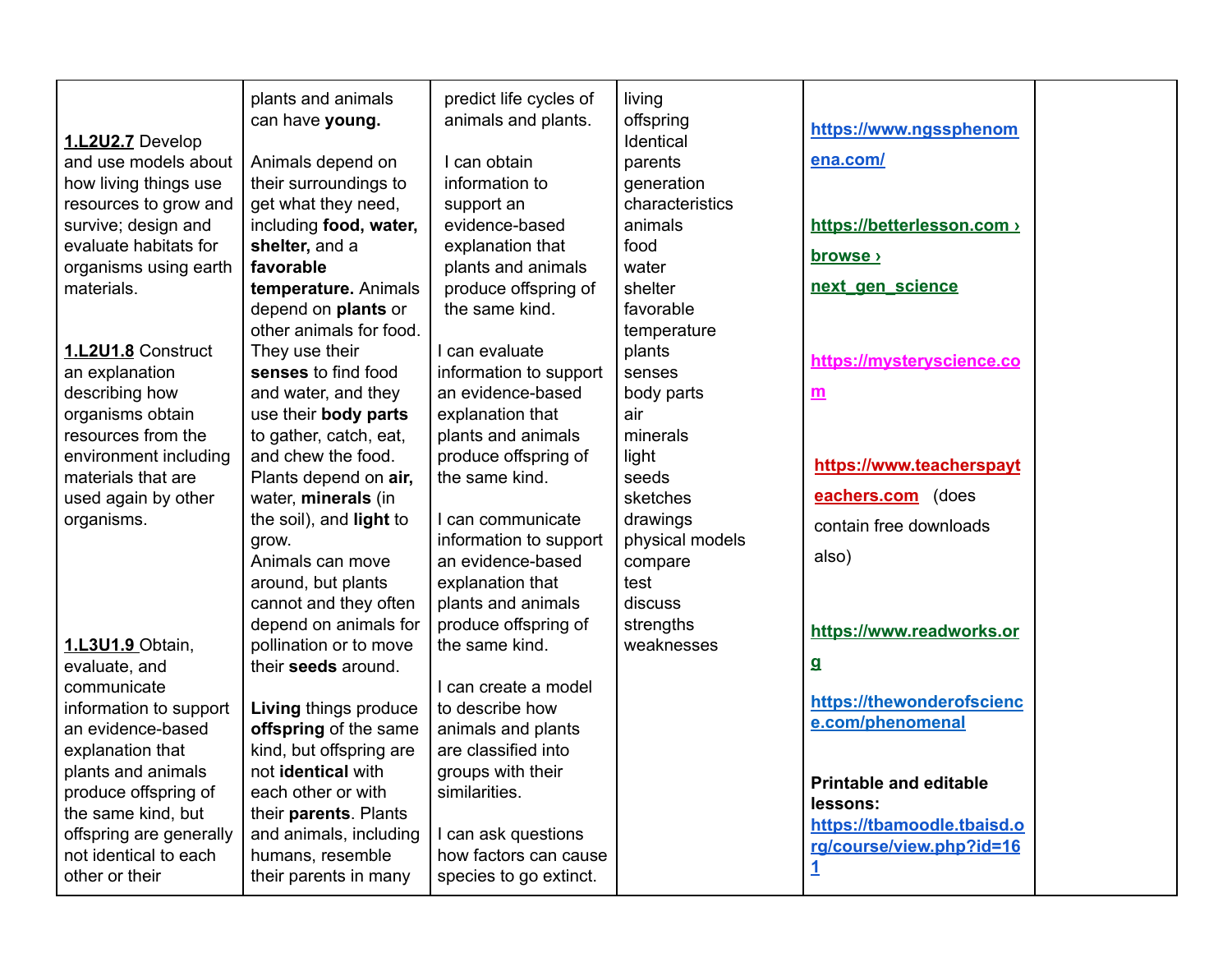| Parents.<br>1.L4U1.10 Develop a<br>model to describe<br>how animals and<br>plants are classified<br>into groups and<br>subgroups according<br>to their similarities.<br>1.L4U1.11 Ask<br>questions and explain<br>how factors can cause<br>species to go extinct. | features because<br>information is passed<br>from one generation<br>to the next.<br>Organisms have<br>characteristics that<br>can be similar or<br>different.<br>There are many<br>different kinds of<br>plants and animals in<br>the world today and<br>many kinds that once<br>lived but are now<br>extinct. We know<br>about these from<br>fossils. Animals and<br>plants are classified<br>into groups and<br>subgroups according<br>to their similarities.<br>Some kinds of plants<br>and animals that once<br>lived on Earth (e.g.,<br>dinosaurs) are no<br>longer found<br>anywhere, although<br>others now living<br>(e.g., lizards)<br>resemble them in<br>some ways | I can explain how<br>factors can cause<br>species to go extinct. |  |  |  |
|-------------------------------------------------------------------------------------------------------------------------------------------------------------------------------------------------------------------------------------------------------------------|-------------------------------------------------------------------------------------------------------------------------------------------------------------------------------------------------------------------------------------------------------------------------------------------------------------------------------------------------------------------------------------------------------------------------------------------------------------------------------------------------------------------------------------------------------------------------------------------------------------------------------------------------------------------------------|------------------------------------------------------------------|--|--|--|
|-------------------------------------------------------------------------------------------------------------------------------------------------------------------------------------------------------------------------------------------------------------------|-------------------------------------------------------------------------------------------------------------------------------------------------------------------------------------------------------------------------------------------------------------------------------------------------------------------------------------------------------------------------------------------------------------------------------------------------------------------------------------------------------------------------------------------------------------------------------------------------------------------------------------------------------------------------------|------------------------------------------------------------------|--|--|--|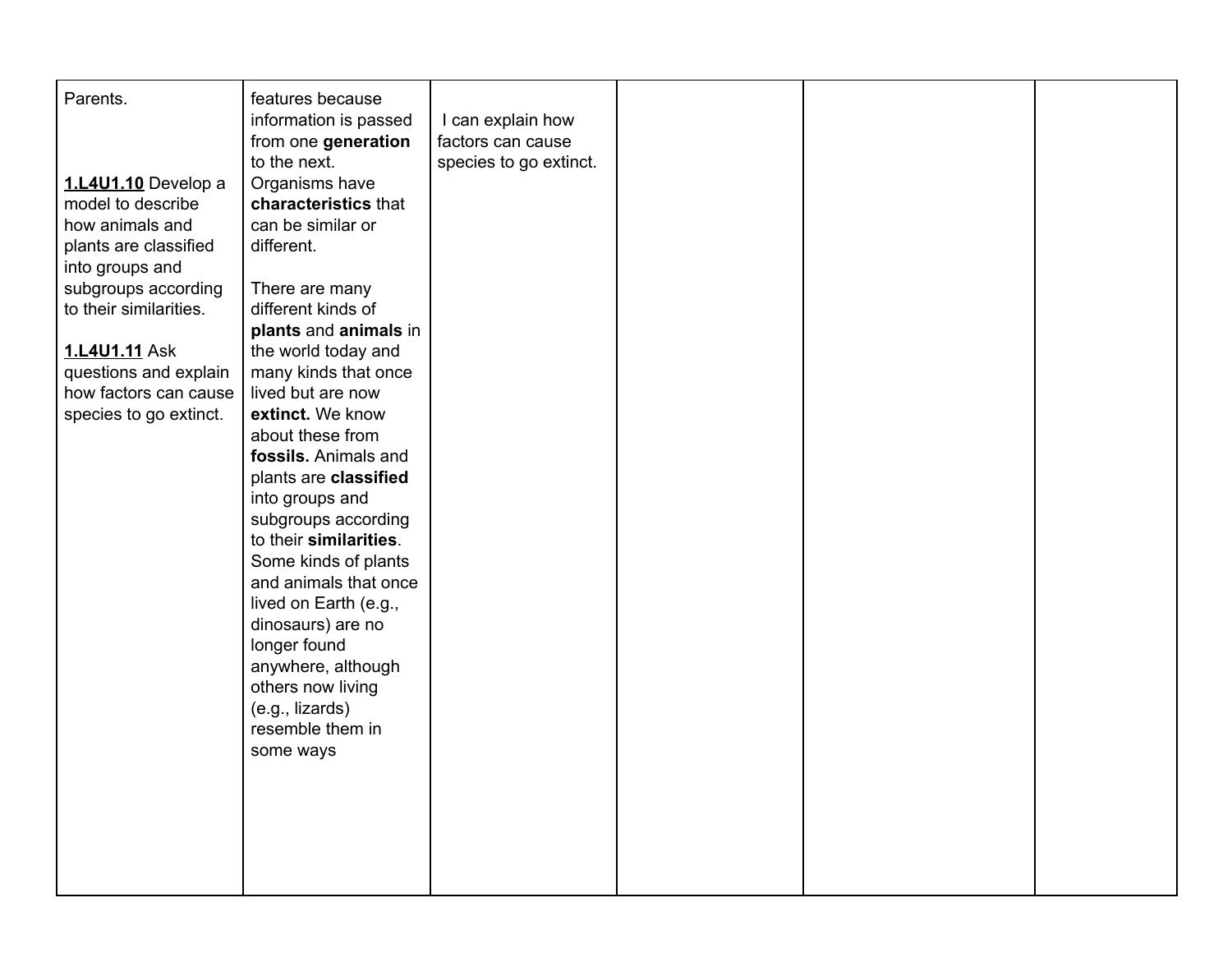| ◆ https://ngss.nsta.org/CrosscuttingConceptsFull.aspx |  | * Cross Cutting Concepts: Cause and effect: systems and system models; energy and matter; structure and function; stability and change |  |
|-------------------------------------------------------|--|----------------------------------------------------------------------------------------------------------------------------------------|--|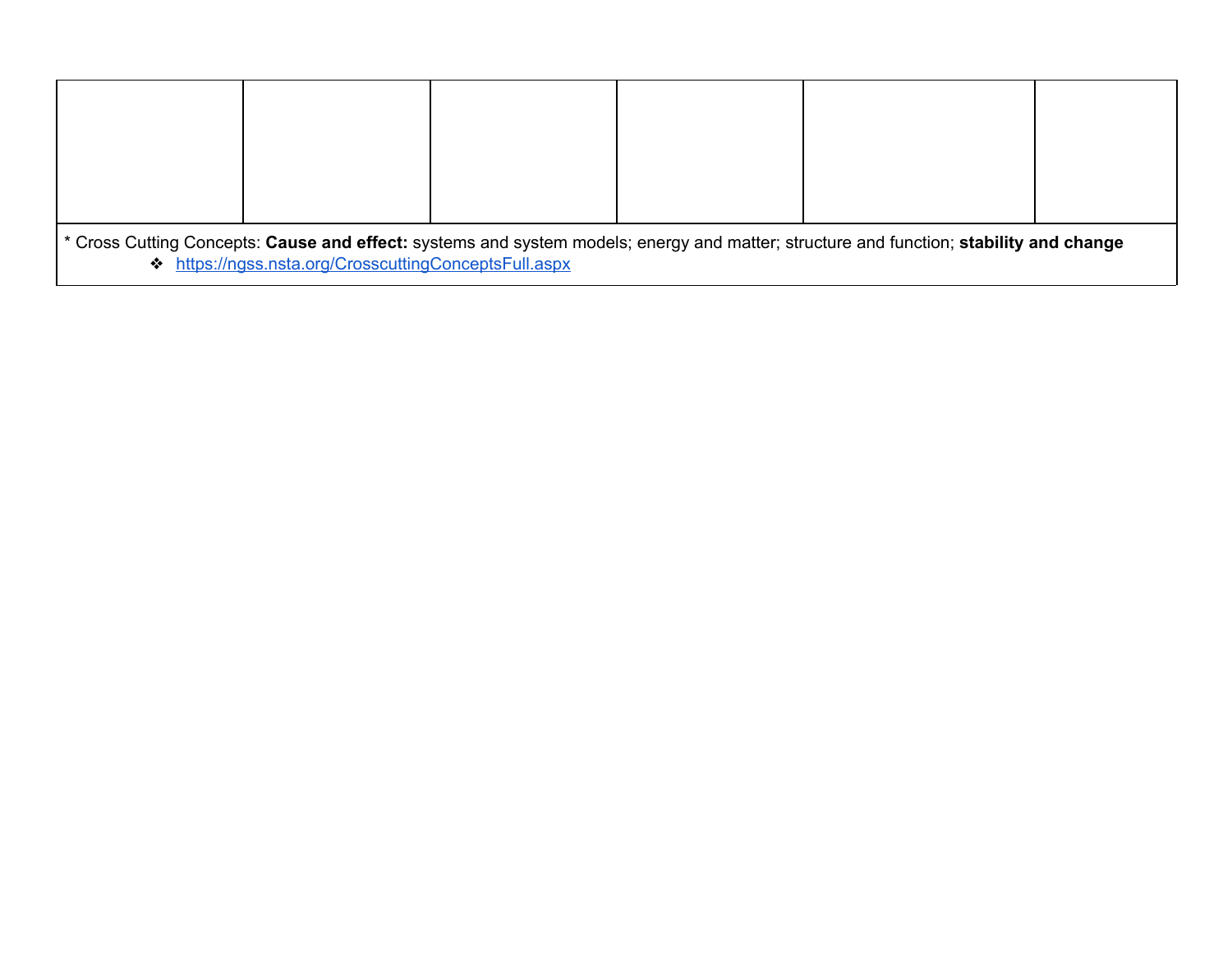|                                                                                      | PUSD Science District Instructional Guide (Date Updated 9/27/2019)                                                                    |                                                                                                                                                                                                                                                                              |                                                                          |                                                                                 |                                      |
|--------------------------------------------------------------------------------------|---------------------------------------------------------------------------------------------------------------------------------------|------------------------------------------------------------------------------------------------------------------------------------------------------------------------------------------------------------------------------------------------------------------------------|--------------------------------------------------------------------------|---------------------------------------------------------------------------------|--------------------------------------|
| <b>Grade Level: First Grade Science DIG</b>                                          |                                                                                                                                       | Time: Quarter 2                                                                                                                                                                                                                                                              |                                                                          |                                                                                 |                                      |
| <b>Unit Title: Life Science: Plants</b>                                              |                                                                                                                                       | <b>Essential Questions:</b><br>What does the life cycle of ____________ look like?<br>What does _________________ need to live and survive<br>their parents?<br>What would cause <b>Example 10</b> plant to go extinct? What is extinction?                                  |                                                                          |                                                                                 |                                      |
|                                                                                      |                                                                                                                                       | Phenomena: some suggested links to phenomena:<br>https://www.ngssphenomena.com/<br>https://betterlesson.com > browse > next gen science<br>https://mysteryscience.com<br>https://www.teacherspayteachers.com (does contain free downloads also)<br>https://www.readworks.org |                                                                          |                                                                                 |                                      |
| <b>Standards</b>                                                                     | Learning<br><b>Progressions</b>                                                                                                       | <b>Objectives (I Can)</b>                                                                                                                                                                                                                                                    | <b>Key Vocabulary</b>                                                    | <b>Resources</b><br>(Activities/Lessons/Exper<br>iments)                        | <b>Assessments</b>                   |
| 1.L.1U1.6<br>Observe, describe,<br>and predict life cycles<br>of animals and plants. | <b>Plants and animals</b><br>have predictable<br>characteristics at<br>different stages of<br>development. Plants<br>and animals grow | I can observe life<br>cycles of animals<br>and plants.<br>I can describe life<br>cycles of animals                                                                                                                                                                           | plants<br>animals<br>characteristics<br>stages of<br>development<br>grow | <b>Arizona Science</b><br><b>Standards</b><br>https://jr.brainpop.com<br>$(\$)$ | <b>Observations</b><br>Participation |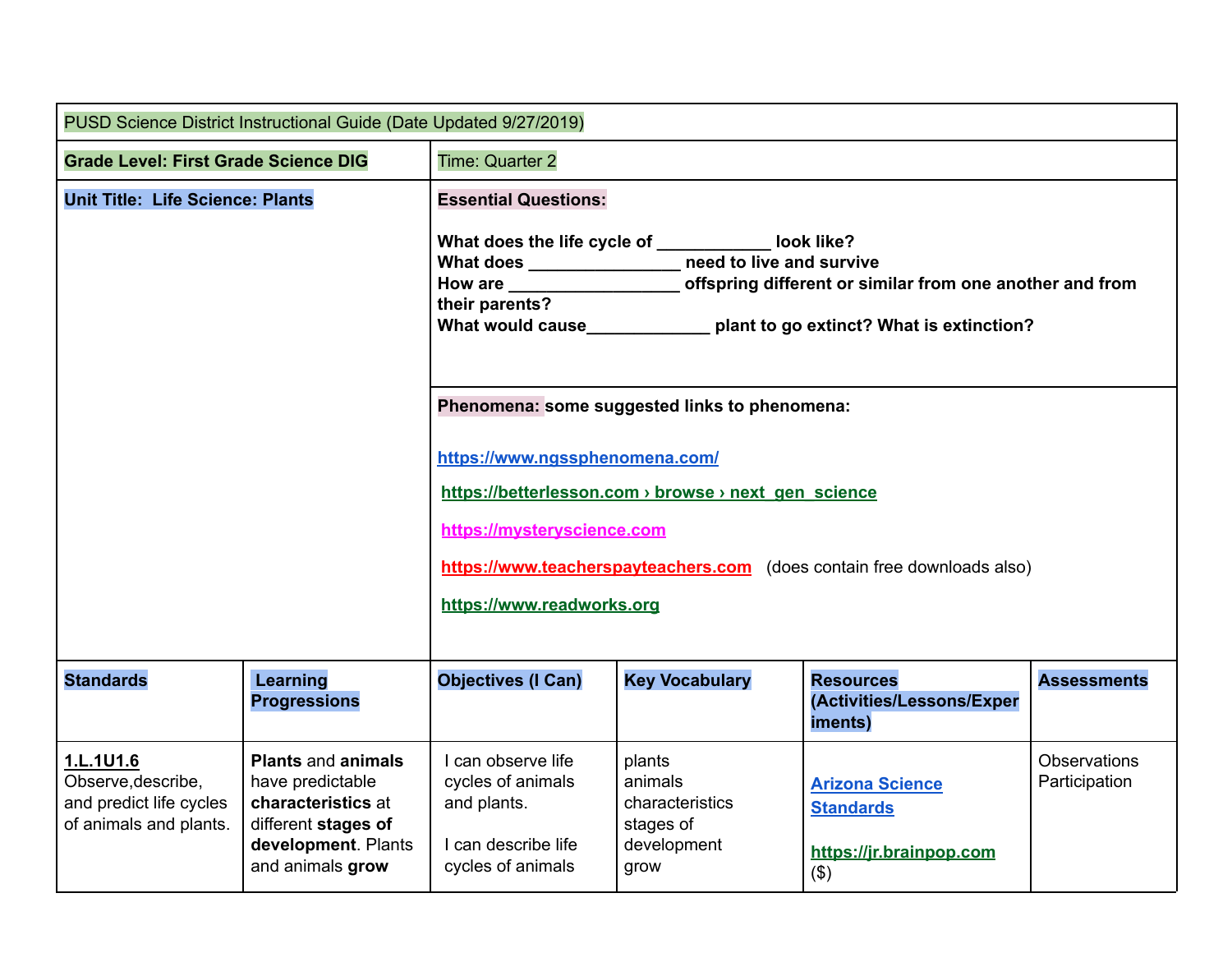| 1.L2U2.7 Develop<br>and use models about<br>how living things use<br>resources to grow and<br>survive; design and<br>evaluate habitats for<br>organisms using earth<br>materials.<br>1.L2U1.8 Construct<br>an explanation<br>describing how<br>organisms obtain<br>resources from the<br>environment including<br>materials that are<br>used again by other<br>organisms.<br>1.L3U1.9 Obtain,<br>evaluate, and<br>communicate<br>information to support<br>an evidence-based<br>explanation that<br>plants and animals<br>produce offspring of<br>the same kind, but<br>offspring are generally | and change. Plants<br>and animals can have<br>young<br>Animals depend on<br>their surroundings to<br>get what they need,<br>including food, water,<br>shelter, and a<br>favorable<br>temperature. Animals<br>depend on plants or<br>other animals for food.<br>They use their senses<br>to find food and water,<br>and they use their<br>body parts to gather,<br>catch, eat, and chew<br>the food. Plants<br>depend on air, water,<br>minerals (in the soil),<br>and light to grow.<br>Animals can move<br>around, but plants<br>cannot, and they often<br>depend on animals for<br>pollination or to move<br>their seeds around.<br>Living things produce<br>offspring of the same<br>kind, but offspring are<br>not identical with<br>each other or with<br>their parents. Plants<br>and animals, including | and plants.I can<br>predict life cycles of<br>animals and plants.<br>I can obtain<br>information to<br>support an<br>evidence-based<br>explanation that<br>plants and animals<br>produce offspring of<br>the same kind.<br>I can evaluate<br>information to support<br>an evidence-based<br>explanation that<br>plants and animals<br>produce offspring of<br>the same kind.<br>I can communicate<br>information to support<br>an evidence-based<br>explanation that<br>plants & animals<br>produce offspring of<br>the same kind.<br>can create a model<br>to describe how<br>animals and plants<br>are classified into<br>groups with their | young<br>living<br>offspring<br>Identical<br>parents<br>generation<br>characteristics<br>animals<br>food<br>water<br>shelter<br>favorable<br>temperature<br>plants<br>senses<br>body parts<br>air<br>minerals<br>light<br>seeds<br>sketches<br>drawings<br>physical models<br>compare<br>test<br>discuss<br>strengths<br>weaknesses | https://www.ngssphenom<br>ena.com/<br>https://betterlesson.com<br>> browse ><br>next gen science<br>https://mysteryscience.c<br>$om$<br>https://www.teacherspay<br>teachers.com (does<br>contain free downloads<br>also)<br>https://www.readworks.o<br><u>rg</u><br>https://thewonderofscien<br>ce.com/phenomenal<br><b>Printable and editable</b><br>lessons:<br>https://tbamoodle.tbaisd. |  |
|-------------------------------------------------------------------------------------------------------------------------------------------------------------------------------------------------------------------------------------------------------------------------------------------------------------------------------------------------------------------------------------------------------------------------------------------------------------------------------------------------------------------------------------------------------------------------------------------------|----------------------------------------------------------------------------------------------------------------------------------------------------------------------------------------------------------------------------------------------------------------------------------------------------------------------------------------------------------------------------------------------------------------------------------------------------------------------------------------------------------------------------------------------------------------------------------------------------------------------------------------------------------------------------------------------------------------------------------------------------------------------------------------------------------------|-----------------------------------------------------------------------------------------------------------------------------------------------------------------------------------------------------------------------------------------------------------------------------------------------------------------------------------------------------------------------------------------------------------------------------------------------------------------------------------------------------------------------------------------------------------------------------------------------------------------------------------------------|-------------------------------------------------------------------------------------------------------------------------------------------------------------------------------------------------------------------------------------------------------------------------------------------------------------------------------------|---------------------------------------------------------------------------------------------------------------------------------------------------------------------------------------------------------------------------------------------------------------------------------------------------------------------------------------------------------------------------------------------|--|
| not identical to each<br>other or their<br>Parents.                                                                                                                                                                                                                                                                                                                                                                                                                                                                                                                                             | humans, resemble<br>their parents in many<br>features because                                                                                                                                                                                                                                                                                                                                                                                                                                                                                                                                                                                                                                                                                                                                                  | similarities.<br>I can ask questions                                                                                                                                                                                                                                                                                                                                                                                                                                                                                                                                                                                                          |                                                                                                                                                                                                                                                                                                                                     | org/course/view.php?id=1<br>61                                                                                                                                                                                                                                                                                                                                                              |  |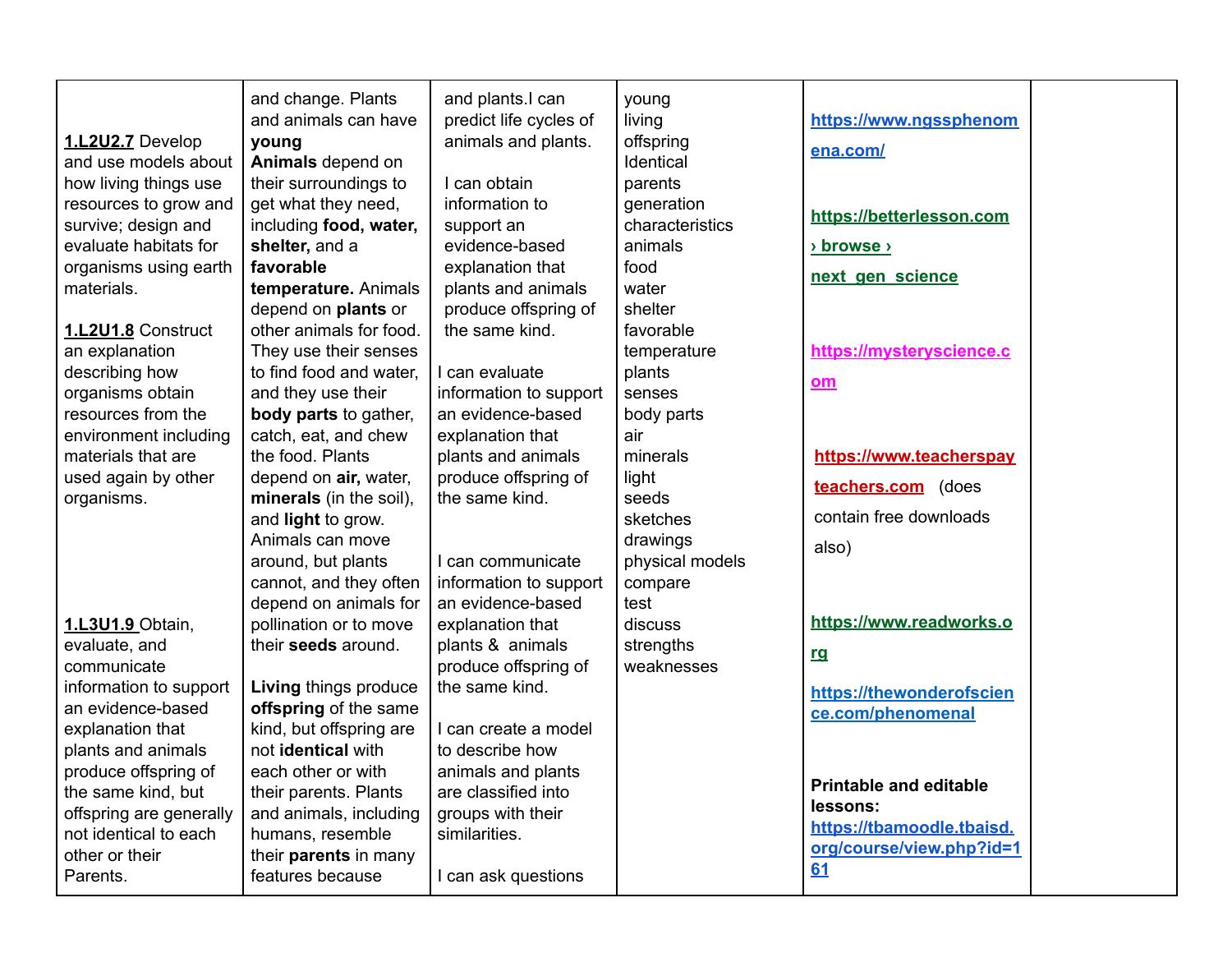| 1.L4U1.10 Develop a<br>model to describe<br>how animals and<br>plants are classified<br>into groups and<br>subgroups according<br>to their similarities.<br>1.L4U1.11 Ask<br>questions and explain<br>how factors can cause<br>species to go extinct. | information is passed<br>from one generation<br>to the next. Plants<br>also are very much,<br>but not exactly, like<br>their parents and<br>resemble other plants<br>of the same kind.<br>There are many<br>different kinds of<br>plants and animals in<br>the world today and<br>many kinds that once<br>lived but are now<br>extinct. We know<br>about these from<br>fossils. Animals and<br>plants are classified<br>into groups and<br>subgroups according<br>to their similarities.<br>Some kinds of plants | how factors can cause<br>species to go extinct.<br>I can explain how<br>factors can cause<br>species to go extinct. |  |  |
|-------------------------------------------------------------------------------------------------------------------------------------------------------------------------------------------------------------------------------------------------------|------------------------------------------------------------------------------------------------------------------------------------------------------------------------------------------------------------------------------------------------------------------------------------------------------------------------------------------------------------------------------------------------------------------------------------------------------------------------------------------------------------------|---------------------------------------------------------------------------------------------------------------------|--|--|
|                                                                                                                                                                                                                                                       | and animals that once                                                                                                                                                                                                                                                                                                                                                                                                                                                                                            |                                                                                                                     |  |  |
|                                                                                                                                                                                                                                                       | lived on Earth (e.g.,<br>dinosaurs) are no<br>longer found                                                                                                                                                                                                                                                                                                                                                                                                                                                       |                                                                                                                     |  |  |
|                                                                                                                                                                                                                                                       | anywhere, although<br>others now living<br>(e.g., lizards)                                                                                                                                                                                                                                                                                                                                                                                                                                                       |                                                                                                                     |  |  |
|                                                                                                                                                                                                                                                       | resemble them in<br>some ways.                                                                                                                                                                                                                                                                                                                                                                                                                                                                                   |                                                                                                                     |  |  |

\* Cross Cutting Concepts: **Cause and effect**: systems and system models; energy and matter; structure and function; **stability and change** ❖ **<https://ngss.nsta.org/CrosscuttingConceptsFull.aspx>**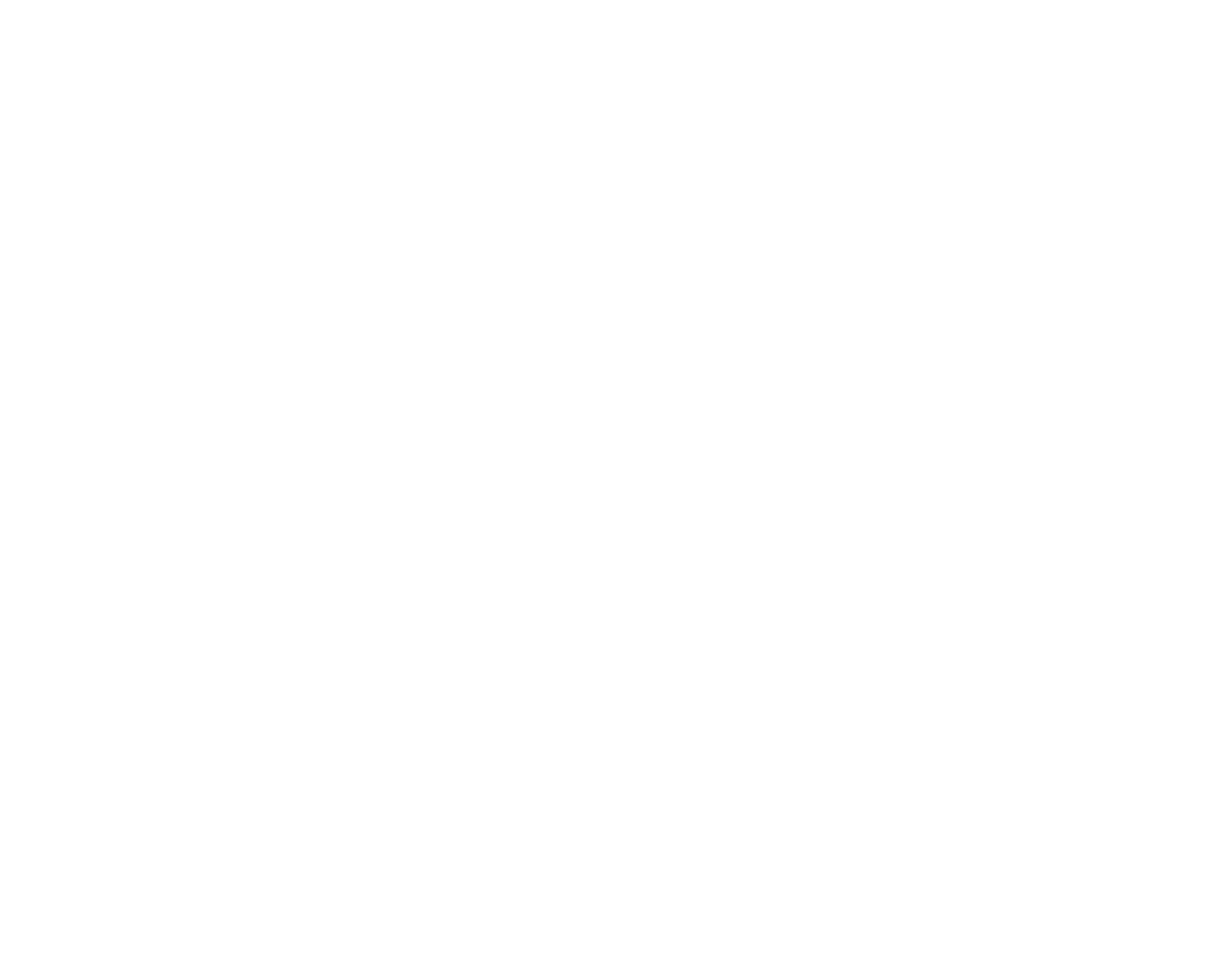| PUSD Science District Instructional Guide (Date Updated: 9/27/2019)                            |                                        |                                                                                                                                                                                                                                                                                                                                                                                                                                                                                                         |                                                      |                                                                        |                    |  |  |
|------------------------------------------------------------------------------------------------|----------------------------------------|---------------------------------------------------------------------------------------------------------------------------------------------------------------------------------------------------------------------------------------------------------------------------------------------------------------------------------------------------------------------------------------------------------------------------------------------------------------------------------------------------------|------------------------------------------------------|------------------------------------------------------------------------|--------------------|--|--|
| <b>Grade Level: First Grade Science DIG</b>                                                    |                                        | Time: Quarter 3                                                                                                                                                                                                                                                                                                                                                                                                                                                                                         |                                                      |                                                                        |                    |  |  |
| <b>Unit Title:</b><br><b>Earth Science &amp;</b><br><b>Physical Science: Light &amp; Sound</b> |                                        | <b>Essential Questions:</b><br>What are some natural resources we use everyday?<br>How do we use these resources and why do we need them?<br>How is light impacted by different materials?<br>What causes shadows?<br>What materials allow light to pass through?<br>What materials block light?<br>How do mirrors and prisms redirect light?<br>How do we hear sounds?<br>Why do vibrations make sound?<br>What does the movement of sound look like?<br>Phenomena: some suggested links to phenomena: |                                                      |                                                                        |                    |  |  |
|                                                                                                |                                        |                                                                                                                                                                                                                                                                                                                                                                                                                                                                                                         |                                                      |                                                                        |                    |  |  |
|                                                                                                |                                        | https://www.ngssphenomena.com/                                                                                                                                                                                                                                                                                                                                                                                                                                                                          |                                                      |                                                                        |                    |  |  |
|                                                                                                |                                        |                                                                                                                                                                                                                                                                                                                                                                                                                                                                                                         | https://betterlesson.com > browse > next gen science |                                                                        |                    |  |  |
|                                                                                                |                                        | https://mysteryscience.com                                                                                                                                                                                                                                                                                                                                                                                                                                                                              |                                                      |                                                                        |                    |  |  |
|                                                                                                |                                        |                                                                                                                                                                                                                                                                                                                                                                                                                                                                                                         |                                                      | https://www.teacherspayteachers.com (does contain free downloads also) |                    |  |  |
|                                                                                                |                                        | https://www.readworks.org                                                                                                                                                                                                                                                                                                                                                                                                                                                                               |                                                      |                                                                        |                    |  |  |
| <b>Standards</b>                                                                               | <b>Learning</b><br><b>Progressions</b> | <b>Objectives (I Can)</b>                                                                                                                                                                                                                                                                                                                                                                                                                                                                               | <b>Key Vocabulary</b>                                | <b>Resources</b><br>(Activities/Lessons/Expe<br>riments)               | <b>Assessments</b> |  |  |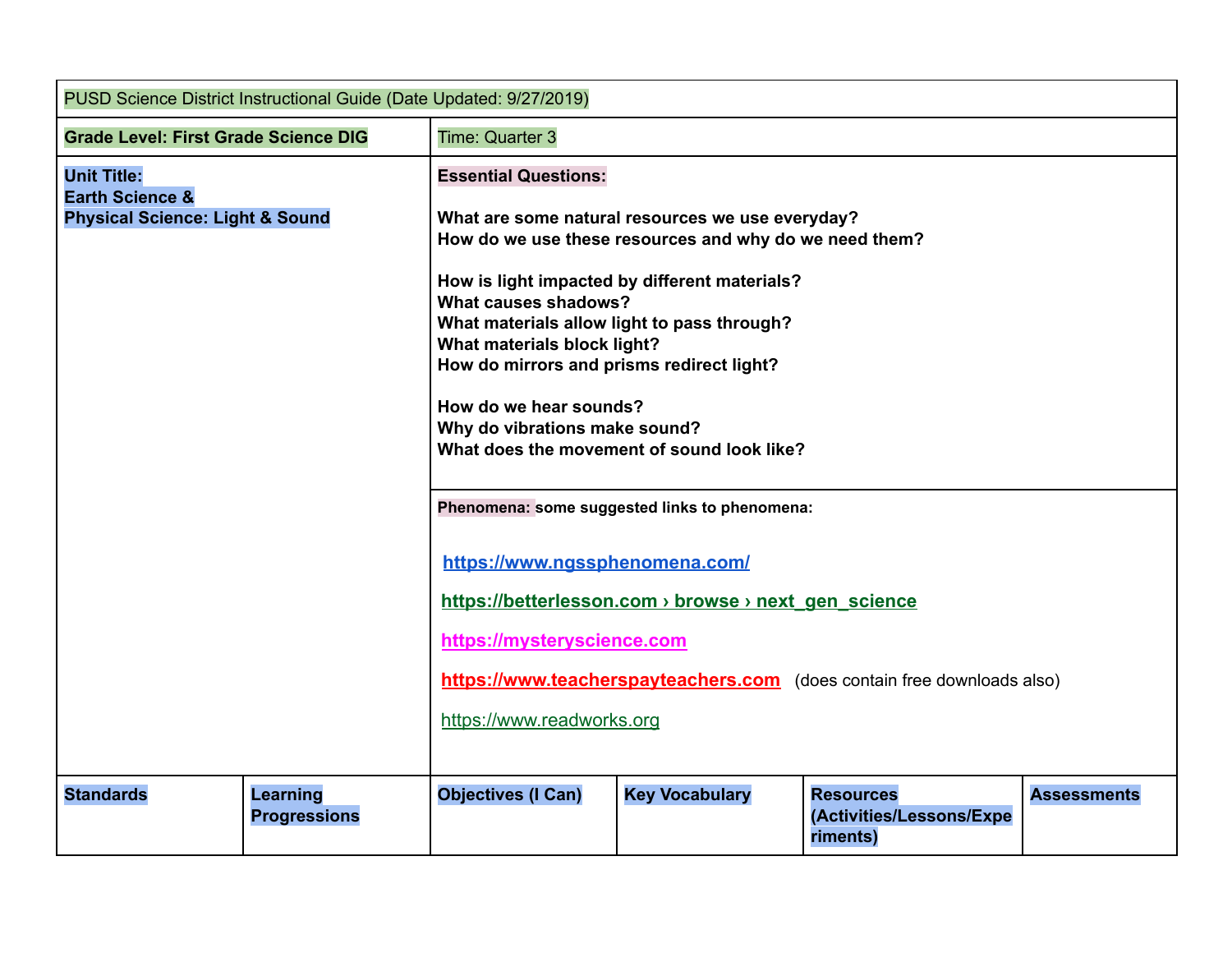| 1.E1U1.5 Obtain.<br>evaluate, and<br>communicate<br>information about the<br>properties of Earth<br>materials and<br>investigate how<br>humans use natural<br>resources in everyday<br>life.<br>1.P2U1.1 Plan and<br>carry out   | Wind and water can<br>change the shape of<br>the land. The resulting<br>landforms, together<br>with the materials on<br>the land, provide<br>homes for living<br>things.<br>Humans use natural<br>resources for<br>everything they do: for<br>example, they use<br>soil and water to<br>grow food, wood to<br>burn to provide heat<br>or to build shelters.<br>and materials such as<br>iron or copper<br>(minerals) extracted<br>from Earth to make<br>cooking pans.<br>Some materials allow | I can obtain<br>information about the<br>properties of Earth<br>materials and<br>investigate how<br>humans use natural<br>resources in everyday<br>life.<br>I can evaluate<br>information about the<br>properties of Earth<br>materials and<br>investigate how<br>humans use natural<br>resources in everyday<br>life.<br>I can communicate<br>information about the<br>properties of Earth<br>materials and<br>investigate how<br>humans use natural<br>resources in everyday<br>life. | landforms<br>living things<br>natural resources<br>soil<br>Water<br>food<br>heat<br><b>Shelters</b><br>iron<br>copper<br>(minerals)<br>light shadow mirrors<br>prisms<br>wavelike sound<br>matter<br>vibrate<br>stability and change<br>cause and effect<br>forces push pull twist<br>motion shape balance<br>magnet design<br>evaluate friction<br>sketches drawings<br>physical models<br>compare test discuss | <b>Arizona Science</b><br><b>Standards</b><br>https://jr.brainpop.com<br>$($ \$)<br>https://www.ngsspheno<br>mena.com/<br>https://betterlesson.com<br><u>&gt; browse &gt;</u><br>next gen science<br>https://mysteryscience.<br>com<br>https://www.teacherspa<br>yteachers.com (does<br>contain free downloads<br>also) | Observations<br>Participation |
|----------------------------------------------------------------------------------------------------------------------------------------------------------------------------------------------------------------------------------|-----------------------------------------------------------------------------------------------------------------------------------------------------------------------------------------------------------------------------------------------------------------------------------------------------------------------------------------------------------------------------------------------------------------------------------------------------------------------------------------------|-----------------------------------------------------------------------------------------------------------------------------------------------------------------------------------------------------------------------------------------------------------------------------------------------------------------------------------------------------------------------------------------------------------------------------------------------------------------------------------------|------------------------------------------------------------------------------------------------------------------------------------------------------------------------------------------------------------------------------------------------------------------------------------------------------------------------------------------------------------------------------------------------------------------|-------------------------------------------------------------------------------------------------------------------------------------------------------------------------------------------------------------------------------------------------------------------------------------------------------------------------|-------------------------------|
| investigations<br>demonstrating the<br>effect of placing<br>objects made with<br>different materials in<br>the path of a beam of<br>light and predict how<br>objects with similar<br>properties will affect<br>the beam of light | light to pass through<br>them, others allow<br>only some light<br>through, and others<br>block all the light and<br>create a dark shadow<br>on any surface<br>beyond them (i.e., on<br>the other side from<br>the light source),<br>where the light cannot                                                                                                                                                                                                                                    | I can plan and carry<br>out investigations<br>demonstrating the<br>effect of placing<br>objects made with<br>different materials in<br>the path is a beam of<br>light.<br>I can predict how<br>objects with similar                                                                                                                                                                                                                                                                     | strengths weaknesses                                                                                                                                                                                                                                                                                                                                                                                             | https://www.readworks.<br>org<br>https://thewonderofscie<br>nce.com/phenomenal                                                                                                                                                                                                                                          |                               |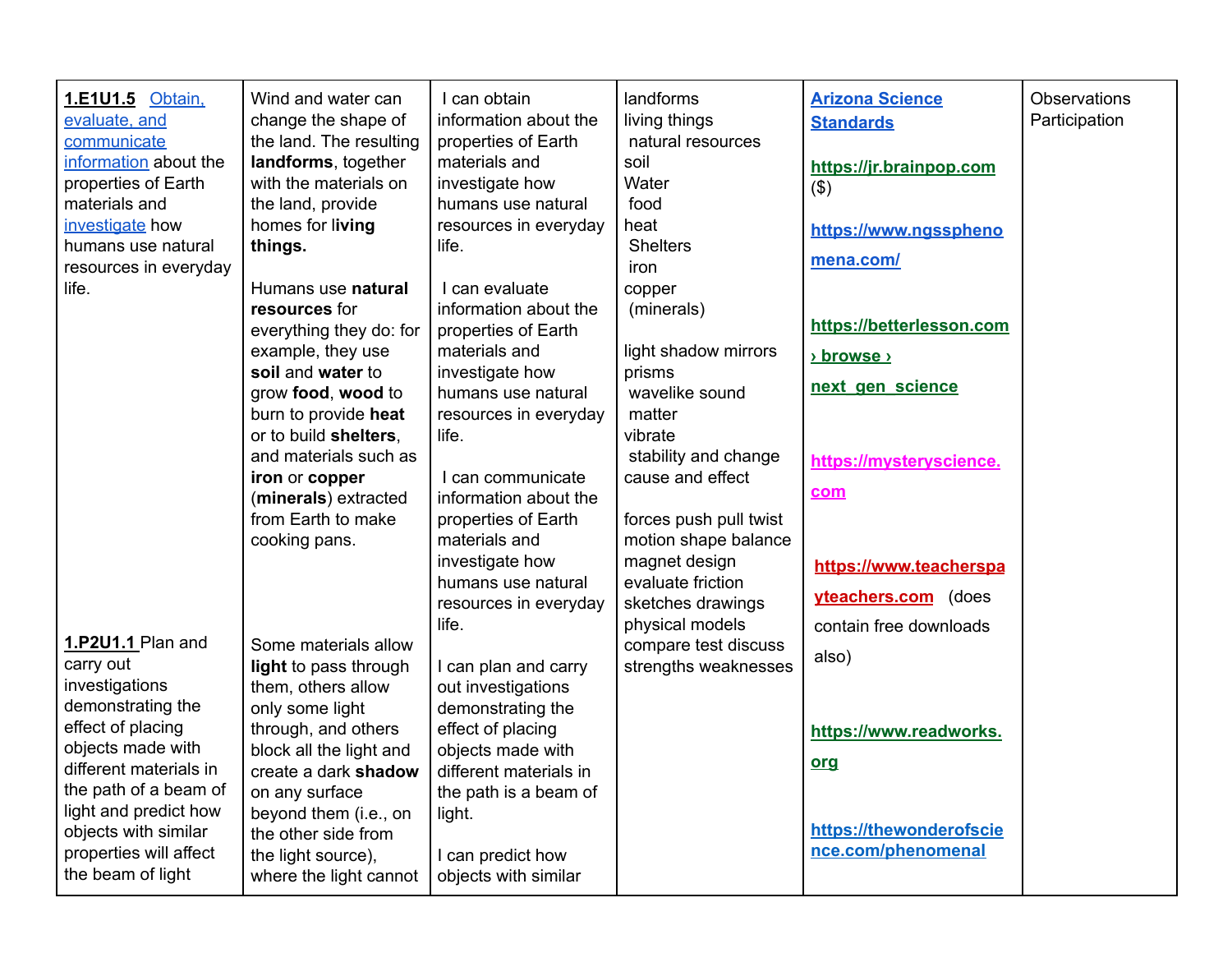| 1.P2U1.2 Use models<br>to provide evidence<br>that vibrating matter<br>creates sound and<br>sound can make<br>matter vibrate. | reach. Mirrors and<br>prisms can be used<br>to redirect a light<br>beam.<br>Light and sound are<br>wavelike phenomena.<br><b>Sound can make</b><br>matter <b>vibrate</b> , and<br>vibrating matter can<br>make sound. | properties will affect<br>the beam of light.<br>I can use a model to<br>provide evidence that<br>vibrating matter<br>creates sound.<br>I can use a model to<br>provide evidence that<br>sound can make<br>matter vibrate. |  | <b>Printable and editable</b><br>lessons:<br>https://tbamoodle.tbaisd<br>.org/course/view.php?id<br>$=161$ |  |
|-------------------------------------------------------------------------------------------------------------------------------|-----------------------------------------------------------------------------------------------------------------------------------------------------------------------------------------------------------------------|---------------------------------------------------------------------------------------------------------------------------------------------------------------------------------------------------------------------------|--|------------------------------------------------------------------------------------------------------------|--|
|-------------------------------------------------------------------------------------------------------------------------------|-----------------------------------------------------------------------------------------------------------------------------------------------------------------------------------------------------------------------|---------------------------------------------------------------------------------------------------------------------------------------------------------------------------------------------------------------------------|--|------------------------------------------------------------------------------------------------------------|--|

\* Cross Cutting Concepts: **Cause and effec**t: systems and system models; energy and matter; **stability and change**

❖ <https://ngss.nsta.org/CrosscuttingConceptsFull.aspx>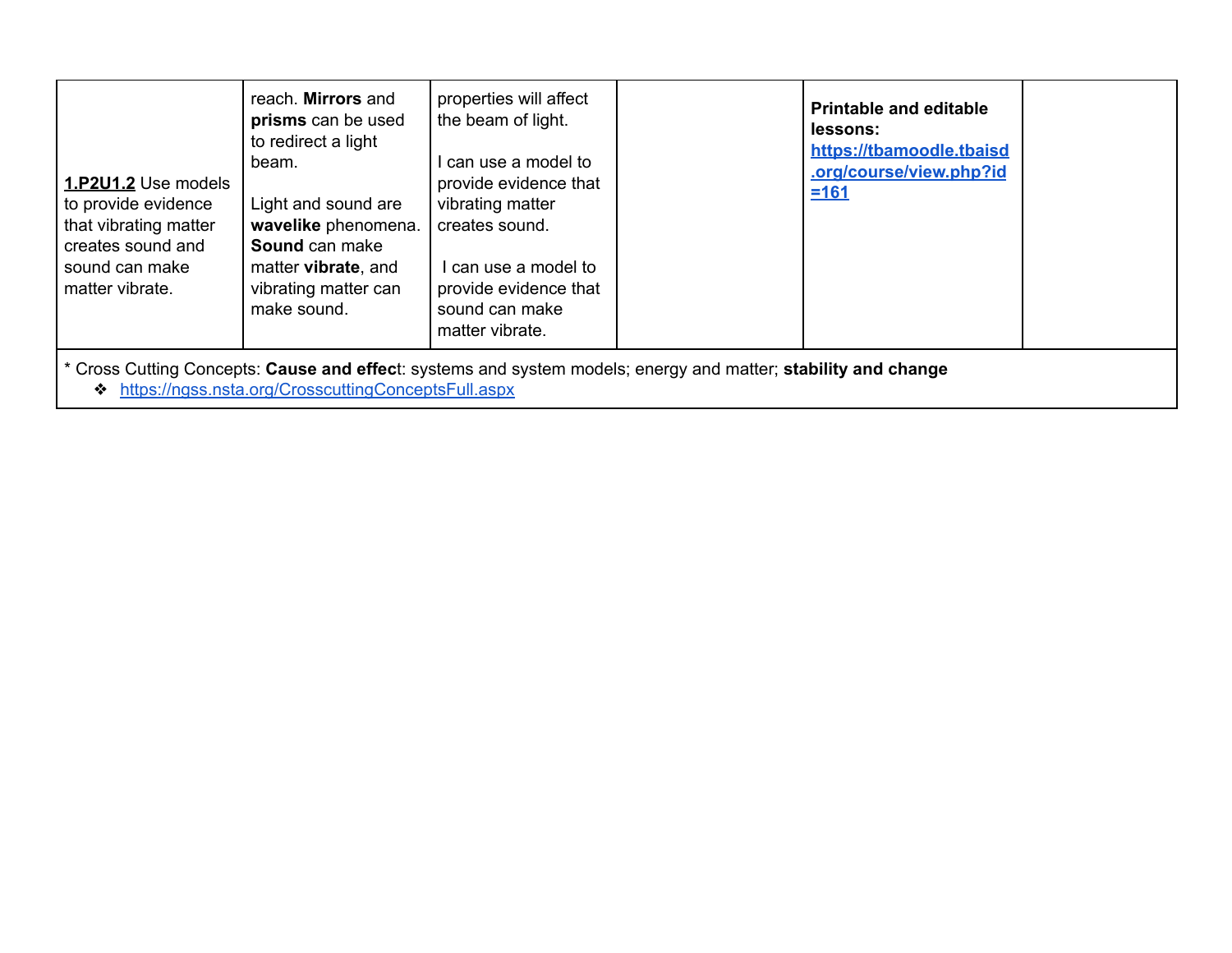| PUSD Science District Instructional Guide (Date Updated: 9/27/2019) |                                        |                                                                                                                                                                                                                                                                                                                                                                                    |                       |                                                          |                    |
|---------------------------------------------------------------------|----------------------------------------|------------------------------------------------------------------------------------------------------------------------------------------------------------------------------------------------------------------------------------------------------------------------------------------------------------------------------------------------------------------------------------|-----------------------|----------------------------------------------------------|--------------------|
| <b>Grade Level: First Grade Science DIG</b>                         |                                        | Time: Quarter 4                                                                                                                                                                                                                                                                                                                                                                    |                       |                                                          |                    |
| <b>Unit Title:</b><br><b>Physical Science: Movement of Objects</b>  |                                        | <b>Essential Questions:</b><br>What are equal and unequal forces?<br>How does force move objects? (Push, pull, twist)<br>How does force change a shape? (twist, compress)<br>How do we achieve a balance between objects?<br>What is friction and what causes it?<br>How can you reduce friction between two objects?<br>How can you change an object's speed, direction or shape? |                       |                                                          |                    |
|                                                                     |                                        | Phenomena: some suggested links to phenomena:<br>https://www.ngssphenomena.com/<br>https://betterlesson.com > browse > next gen science<br>https://mysteryscience.com<br>https://www.teacherspayteachers.com (does contain free downloads also)<br>https://www.readworks.org                                                                                                       |                       |                                                          |                    |
| <b>Standards</b>                                                    | <b>Learning</b><br><b>Progressions</b> | <b>Objectives (I Can)</b>                                                                                                                                                                                                                                                                                                                                                          | <b>Key Vocabulary</b> | <b>Resources</b><br>(Activities/Lessons/Expe<br>riments) | <b>Assessments</b> |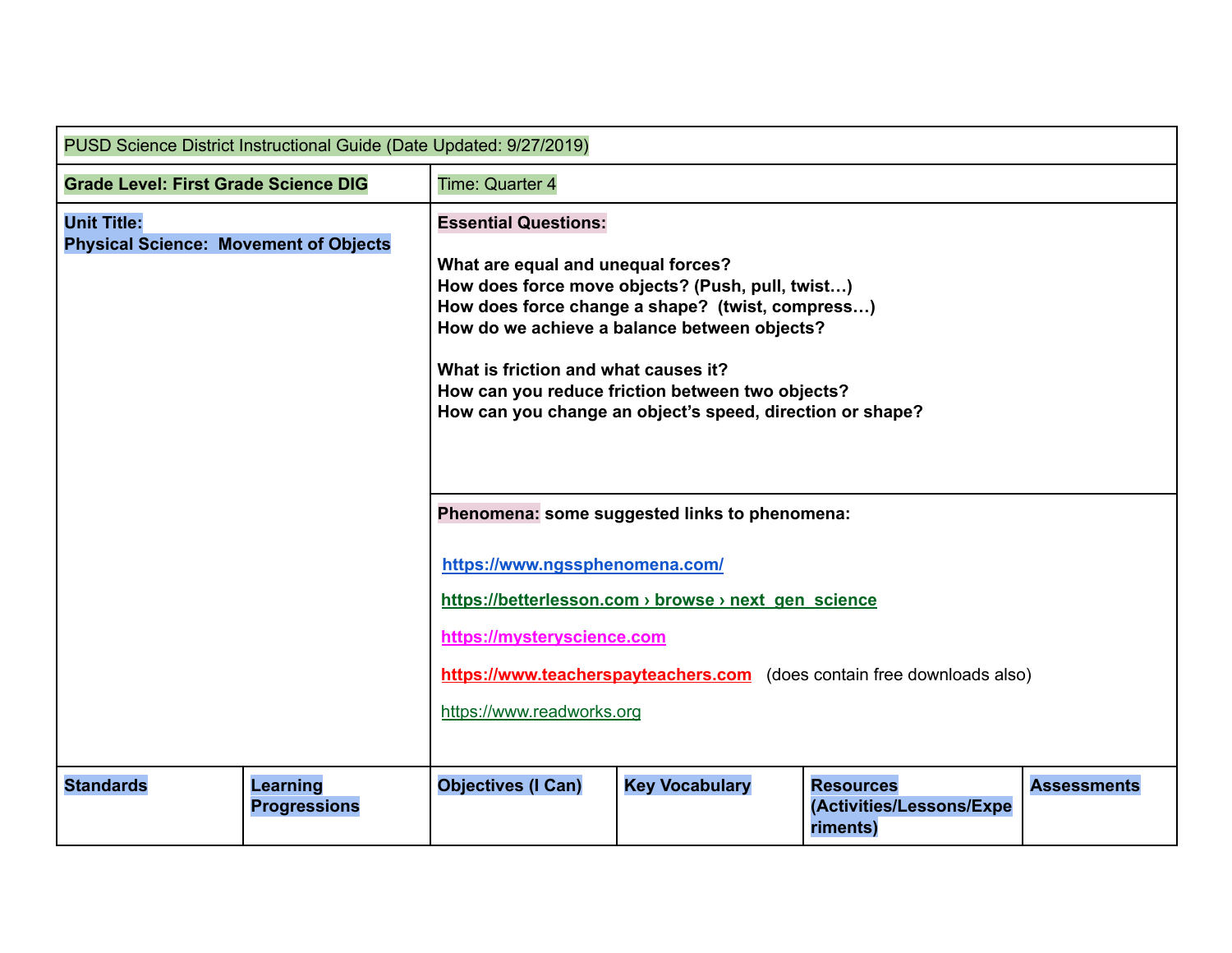| 1.P3U1.3 Plan and<br>Forces can push,<br>pull or twist objects,<br>carry out<br>investigations which<br>making them change<br>demonstrate how<br>their motion or<br>shape. Forces act in<br>equal forces can<br>balance objects and<br>particular directions.<br>how unequal forces<br><b>Equal forces acting</b><br>can push, pull, or twist<br>in opposite directions<br>objects, making them<br>in the same line<br>change their speed,<br>cancel each other and<br>direction, or shape.<br>are described as<br>being in <b>balance</b> . The<br>movement of objects<br>is changed if the<br>forces acting on them<br>are not in balance.<br>1.P4U2.4 Design and<br>When two objects rub<br>evaluate ways to<br>against each other,<br>increase or reduce<br>this interaction is<br>heat from friction<br>called friction.<br>between two objects.<br>Friction between two<br>surfaces can warm<br>both of them (e.g.,<br>rubbing hands<br>together). There are<br>ways to reduce the<br>friction between two<br>objects. Designs can<br>be conveyed through<br>sketches, drawings,<br>or physical models.<br>Because there is<br>always more than one<br>possible solution to a<br>problem, it is useful to | I can plan and do an<br>investigation that<br>shows how equal<br>forces can balance<br>objects.<br>I can plan and do an<br>investigation that<br>shows how unequal<br>forces can push, pull<br>or twist objects.<br>I can plan and do an<br>investigation that<br>shows how unequal<br>forces can change<br>their speed, direction,<br>or shape.<br>I can design and<br>evaluate ways to<br>increase or reduce<br>heat from friction<br>between two objects. | light<br>shadow<br>mirrors<br>prisms<br>wavelike sound<br>matter<br>vibrate<br>stability and change<br>cause and effect<br>forces<br>Push<br>Pull<br><b>Twist</b><br>motion<br>shape<br>balance<br>magnet<br>design<br>evaluate<br>friction<br>sketches<br>drawings<br>physical models<br>compare<br>test<br>discuss<br>strengths<br>weaknesses | <b>Arizona Science</b><br><b>Standards</b><br>https://jr.brainpop.com<br>$(\$)$<br>https://www.ngsspheno<br>mena.com/<br>https://betterlesson.com<br>$\rangle$ browse $\rangle$<br>next gen science<br>https://mysteryscience.<br>com<br>https://www.teacherspa<br>yteachers.com (does<br>contain free downloads<br>also)<br>https://www.readworks.<br>org<br>https://thewonderofscie | Observations<br>Participation |
|-----------------------------------------------------------------------------------------------------------------------------------------------------------------------------------------------------------------------------------------------------------------------------------------------------------------------------------------------------------------------------------------------------------------------------------------------------------------------------------------------------------------------------------------------------------------------------------------------------------------------------------------------------------------------------------------------------------------------------------------------------------------------------------------------------------------------------------------------------------------------------------------------------------------------------------------------------------------------------------------------------------------------------------------------------------------------------------------------------------------------------------------------------------------------------------------------------------------|--------------------------------------------------------------------------------------------------------------------------------------------------------------------------------------------------------------------------------------------------------------------------------------------------------------------------------------------------------------------------------------------------------------------------------------------------------------|-------------------------------------------------------------------------------------------------------------------------------------------------------------------------------------------------------------------------------------------------------------------------------------------------------------------------------------------------|---------------------------------------------------------------------------------------------------------------------------------------------------------------------------------------------------------------------------------------------------------------------------------------------------------------------------------------------------------------------------------------|-------------------------------|
|-----------------------------------------------------------------------------------------------------------------------------------------------------------------------------------------------------------------------------------------------------------------------------------------------------------------------------------------------------------------------------------------------------------------------------------------------------------------------------------------------------------------------------------------------------------------------------------------------------------------------------------------------------------------------------------------------------------------------------------------------------------------------------------------------------------------------------------------------------------------------------------------------------------------------------------------------------------------------------------------------------------------------------------------------------------------------------------------------------------------------------------------------------------------------------------------------------------------|--------------------------------------------------------------------------------------------------------------------------------------------------------------------------------------------------------------------------------------------------------------------------------------------------------------------------------------------------------------------------------------------------------------------------------------------------------------|-------------------------------------------------------------------------------------------------------------------------------------------------------------------------------------------------------------------------------------------------------------------------------------------------------------------------------------------------|---------------------------------------------------------------------------------------------------------------------------------------------------------------------------------------------------------------------------------------------------------------------------------------------------------------------------------------------------------------------------------------|-------------------------------|